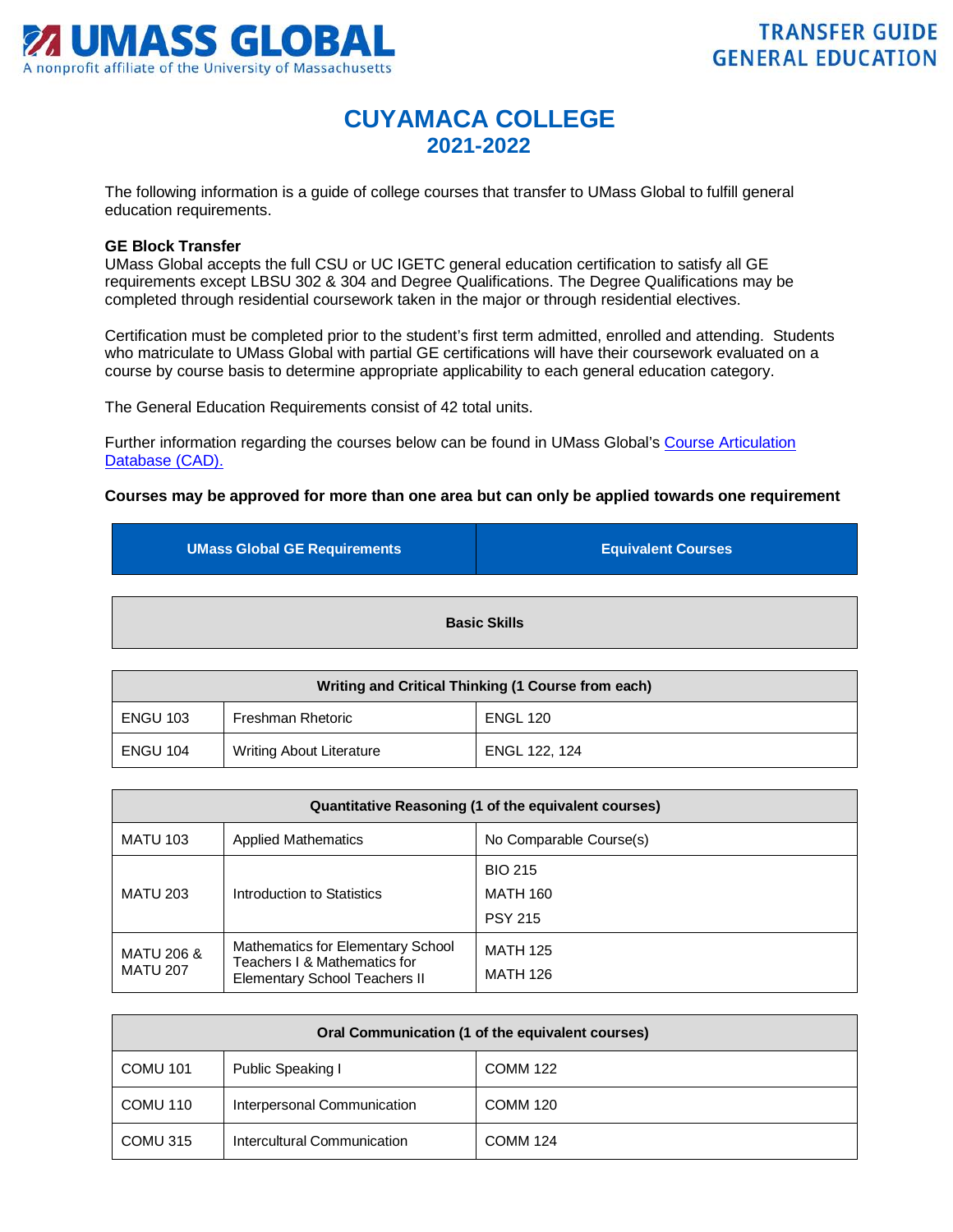| Oral Communication (1 of the equivalent courses) |                              |                         |
|--------------------------------------------------|------------------------------|-------------------------|
| COMU 410                                         | Organizational Communication | No Comparable Course(s) |

## **Breadth Requirements**

| Humanities (3 courses from 3 different areas totaling 9 credits)                   |                                                        |
|------------------------------------------------------------------------------------|--------------------------------------------------------|
| <b>Communications</b>                                                              | COMM 110, 120*, 122*, 123, 124*, 130, 137, 145         |
| Subject Codes: COMU                                                                | *Cannot Double Count with Basic Skills Requirement     |
|                                                                                    | ENGL 126, 201, 214, 217, 221, 222, 231, 232, 236, 238, |
| <b>English</b>                                                                     | 270, 271                                               |
| Subject Codes: ENGU                                                                | ETHN 236, 238                                          |
|                                                                                    | ART 100, 140, 141, 143, 144, 145, 146, 149             |
|                                                                                    | <b>COMM 135</b>                                        |
| <b>Fine Arts</b>                                                                   | <b>ENGL 202</b>                                        |
| Subject Codes: ARTU, MUSU, THDU, FAUU, FTVU<br>Must be 2 semester units or greater | MUS 001, 105, 106, 110, 111, 114, 115, 116, 117, 118,  |
|                                                                                    | 123, 205, 206                                          |
|                                                                                    | <b>THTR 110</b>                                        |
|                                                                                    | ASL 120, 121, 130, 220, 221                            |
|                                                                                    | ARBC 120, 121, 122, 123, 130, 220, 221, 250, 251, 254  |
| <b>Foreign Language</b><br>Subject Codes: FLUU, SPNU, GERU, FRNU                   | ARAM 120, 121, 220                                     |
|                                                                                    | NAKY 120, 121, 220                                     |
|                                                                                    | SPAN 120, 121, 220, 221, 250, 251                      |
|                                                                                    | <b>ARBC 145</b>                                        |
| <b>Humanities</b>                                                                  | <b>ETHN 111</b>                                        |
| Subject Codes: HUMU                                                                | HUM 110, 111, 115, 116, 120, 140, 155                  |
|                                                                                    | SPAN 141, 145                                          |
| <b>Liberal Studies</b><br>Subject Codes: LBSU<br>Excludes LBSU 300                 | No Comparable Course(s)                                |
| Philosophy<br><b>Subject Codes: PHLU</b>                                           | PHIL 110, 115, 117, 125, 130, 140, 141, 160, 170       |
| <b>Religious Studies</b><br>Subject Codes: RELU                                    | RELG 120, 130, 160, 170                                |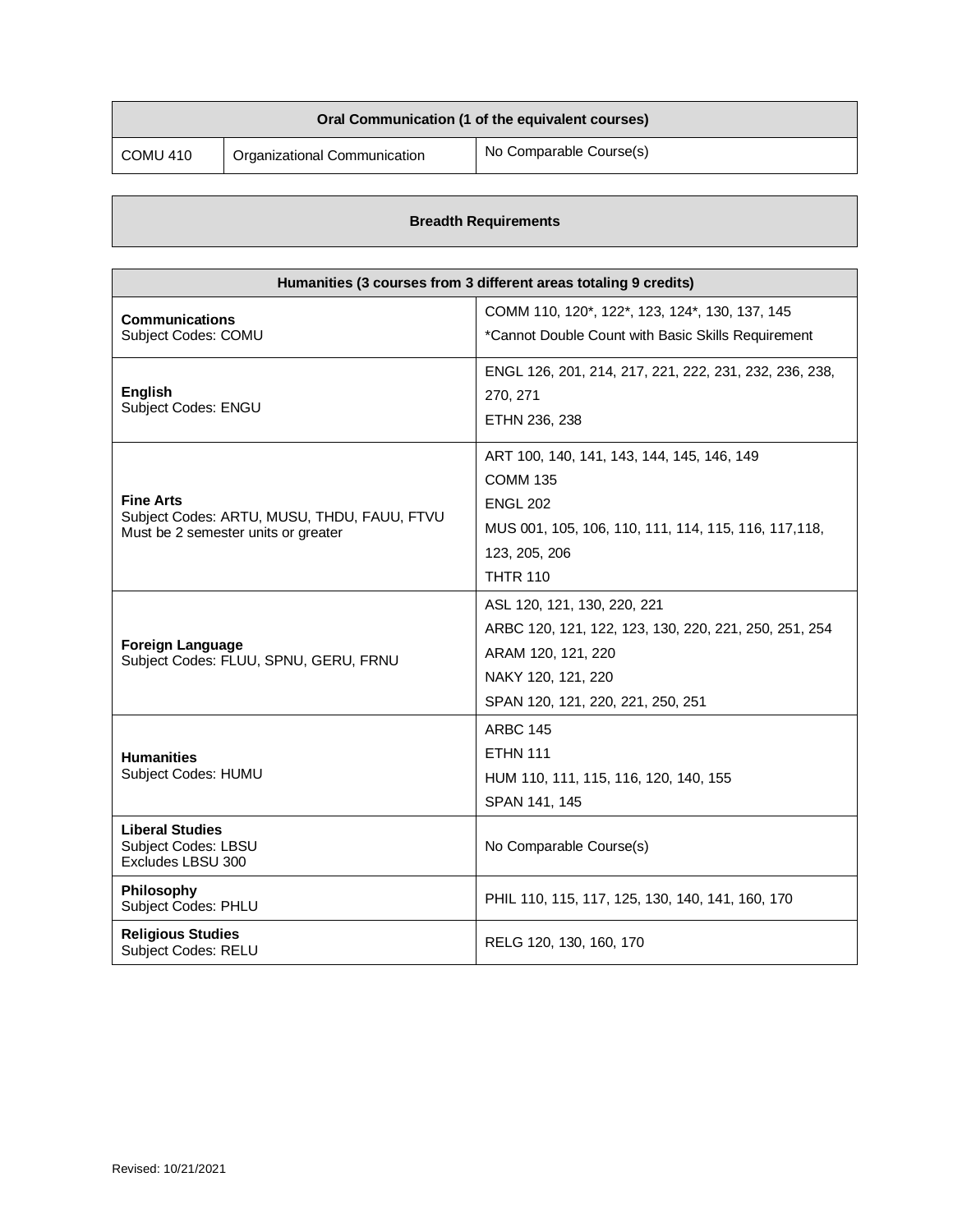| Natural Sciences (2 courses, totaling 6 credits)                                                                                |                                                                                                                                                                                                             |
|---------------------------------------------------------------------------------------------------------------------------------|-------------------------------------------------------------------------------------------------------------------------------------------------------------------------------------------------------------|
| <b>Natural Science</b><br>Lab credit is not required.<br>Subject Codes: BIOU, CHMU, ESCU, FSNU, LPSU,<br>LSCU, NSCU, PSCU, PHYU | <b>ANTH 130</b><br>ASTR 110, 112<br>BIO 112, 115, 122, 130, 131, 133, 134, 135, 140, 141,<br>141L, 152, 230, 240<br>CHEM 102, 115, 116, 120, 141, 142, 231, 232<br>GEOG 120, 121<br>GEOL 104, 105, 110, 111 |
|                                                                                                                                 | OCEA 112, 113                                                                                                                                                                                               |
|                                                                                                                                 |                                                                                                                                                                                                             |
|                                                                                                                                 | PHYC 110, 130, 131, 190, 200, 201, 202, 203, 210                                                                                                                                                            |

| Social Sciences (3 courses from 3 different areas totaling 9 credits) |                                                                                                                                                                                  |
|-----------------------------------------------------------------------|----------------------------------------------------------------------------------------------------------------------------------------------------------------------------------|
| <b>Criminal Justice</b><br>Subject Code: CJCU                         | No Comparable Course(s)                                                                                                                                                          |
| <b>Early Childhood Education</b><br>Subject Code: ECEU                | CD 115, 123, 124, 125, 126, 127, 128, 129, 130, 131, 134,<br>141, 143, 145, 153, 210, 212, 213                                                                                   |
| <b>Economics</b><br>Subject Code: ECNU                                | ECON 110, 120, 121                                                                                                                                                               |
| <b>History</b><br>Subject Code: HISU                                  | HIST 100, 101, 105, 106, 107, 108, 109, 114, 115, 118,<br>119, 122, 123, 124, 130, 131, 132, 133, 148, 180, 181,<br>275, 276, 277<br>ETHN 107, 118, 119, 131, 132, 133, 180, 181 |
| <b>Legal Studies</b><br>Subject Code: LEST                            | No Comparable Course(s)                                                                                                                                                          |
| <b>Marketing</b><br>Subject Code: MKTU                                | No Comparable Course(s)                                                                                                                                                          |
| <b>Organizational Leadership</b><br>Subject Code: OLCU                | <b>BUS 115</b>                                                                                                                                                                   |
| <b>Political Science</b><br>Subject Code: POSU                        | ETHN 165, 166,<br>POSC 120, 121, 124, 130, 140, 165, 166, 180,                                                                                                                   |
| <b>Psychology</b><br>Subject Code: PSYU                               | PSY 120, 125, 134, 138, 140, 150, 170, 205, 211, 220                                                                                                                             |
| <b>Social Science</b><br>Subject Code: SSCU                           | <b>ANTH 140</b><br><b>ASL 140</b><br>GEOG 106, 130                                                                                                                               |
| <b>Social Work</b><br>Subject Code: SOWK                              | SW 110, 120                                                                                                                                                                      |
| Sociology<br>Subject Code: SOCU                                       | <b>ANTH 120</b><br>ETHN 114, 150<br><b>POSC 170</b><br>SOC 114, 120, 125, 130, 138, 140, 150                                                                                     |